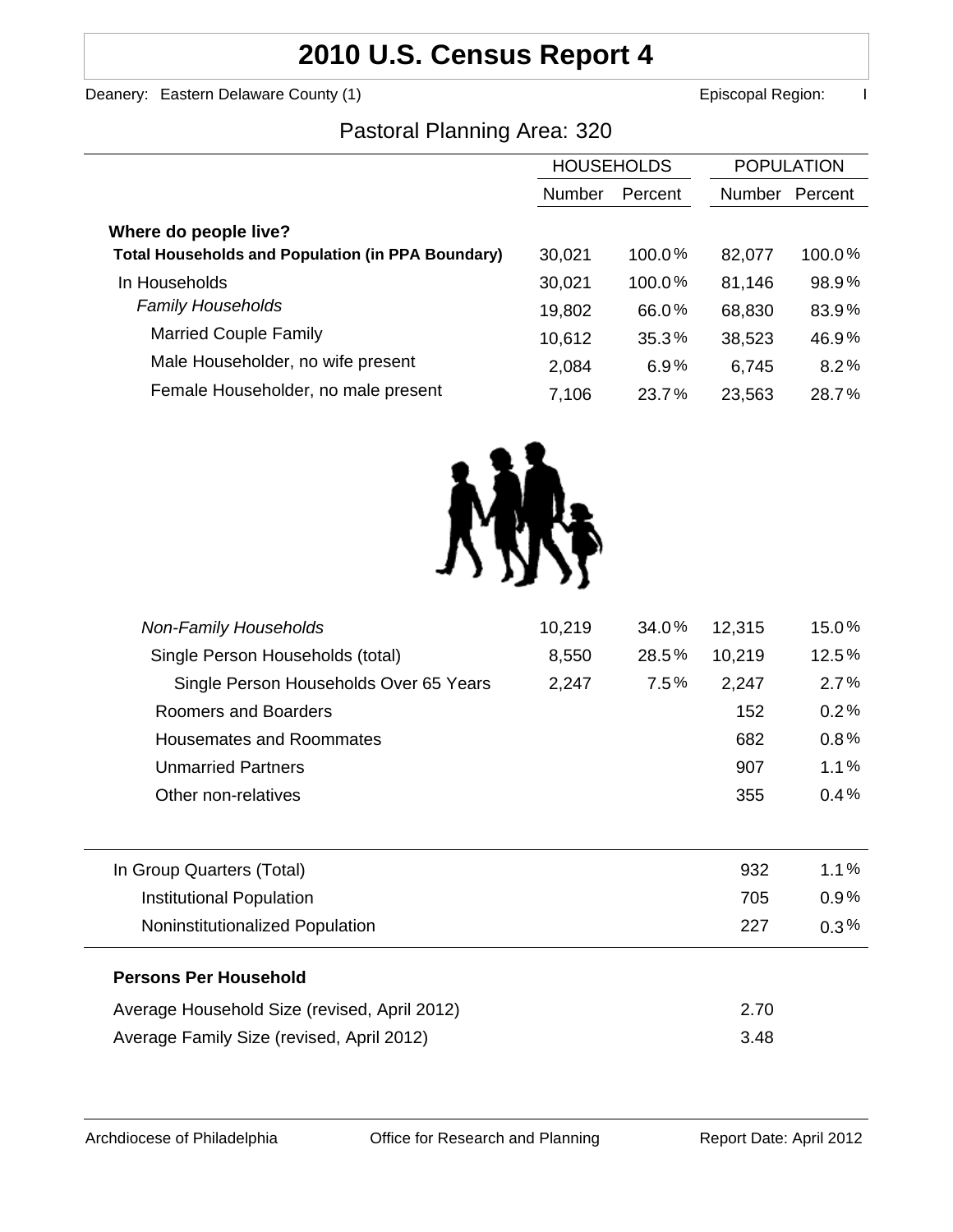# **2010 U.S. Census Report 4**

Deanery: Eastern Delaware County (1) **Example 2** Episcopal Region: I

## Pastoral Planning Area: 320

|                                                   | <b>POPULATION</b> |         |
|---------------------------------------------------|-------------------|---------|
| <b>CHILDREN - UNDER AGE 18</b>                    | Number            | Percent |
| Total Children - Under Age 18 (in PPA Boundary)   | 21,994            | 100.0%  |
| In Households                                     | 21,977            | 99.9%   |
| Householder or spouse is under 18                 | 14                | 0.1%    |
| With Related:                                     |                   |         |
| Married-Couple Family                             | 9,771             | 44.5%   |
| Male Householder, No Wife Present                 | 1,489             | 6.8%    |
| Female Householder, No Husband Present            | 7,396             | 33.6%   |
| <b>Other Related Householder</b>                  | 994               | 9.0%    |
| <b>With Non-Relatives</b>                         | 344               | 1.6%    |
| Grandparent Householder                           | 1,969             | $9.0\%$ |
| In Group Quarters                                 | 16                | 0.1%    |
| Institutionalized population                      | 2                 | 0.0%    |
| Noninstitutionalized population                   | 14                | 0.1%    |
| <b>ADULTS - AGE 65 AND OLDER</b>                  |                   |         |
| Total Adults - Age 65 and Older (in PPA Boundary) | 7,932             | 100.0%  |
| In Households                                     | 7,251             | 91.4%   |
| Family Households:                                | 4,785             | 60.3%   |
| Is Householder or Spouse                          | 3,615             | 45.6%   |
| With Other Relative Householder                   | 257               | 3.2%    |
| With Non-Related Householder                      | 67                | 0.8%    |
| is Parent                                         | 667               | 8.4%    |
| is Parent-in-Law                                  | 178               | 2.2%    |
| In Non-family Households:                         | 2,467             | 31.1%   |
| Male Living Alone                                 | 743               | 9.4%    |
| Male not Living Alone                             | 69                | $0.9\%$ |
| Female Living Alone                               | 1,503             | 19.0%   |
| Female not Living Alone                           | 46                | 0.6%    |
| Other                                             | 105               | 1.3%    |
| In Group Quarters                                 | 681               | 8.6%    |
| Institutionalized population                      | 601               | 7.6%    |
| Noninstitutionalized population                   | 79                | 1.0%    |
| Housing Units in the Pastoral Planning Area       |                   |         |
| <b>Total Housing Units</b>                        | 32,895            | 100.0%  |
| Occupied                                          | 30,021            | 91.3%   |
| Owner-Occupied                                    | 17,112            | 52.0%   |
| Renter-Occupied                                   | 12,909            | 39.2%   |
| Vacant                                            | 2,874             | 8.7%    |

Archdiocese of Philadelphia **Office for Research and Planning** Report Date: March 2012